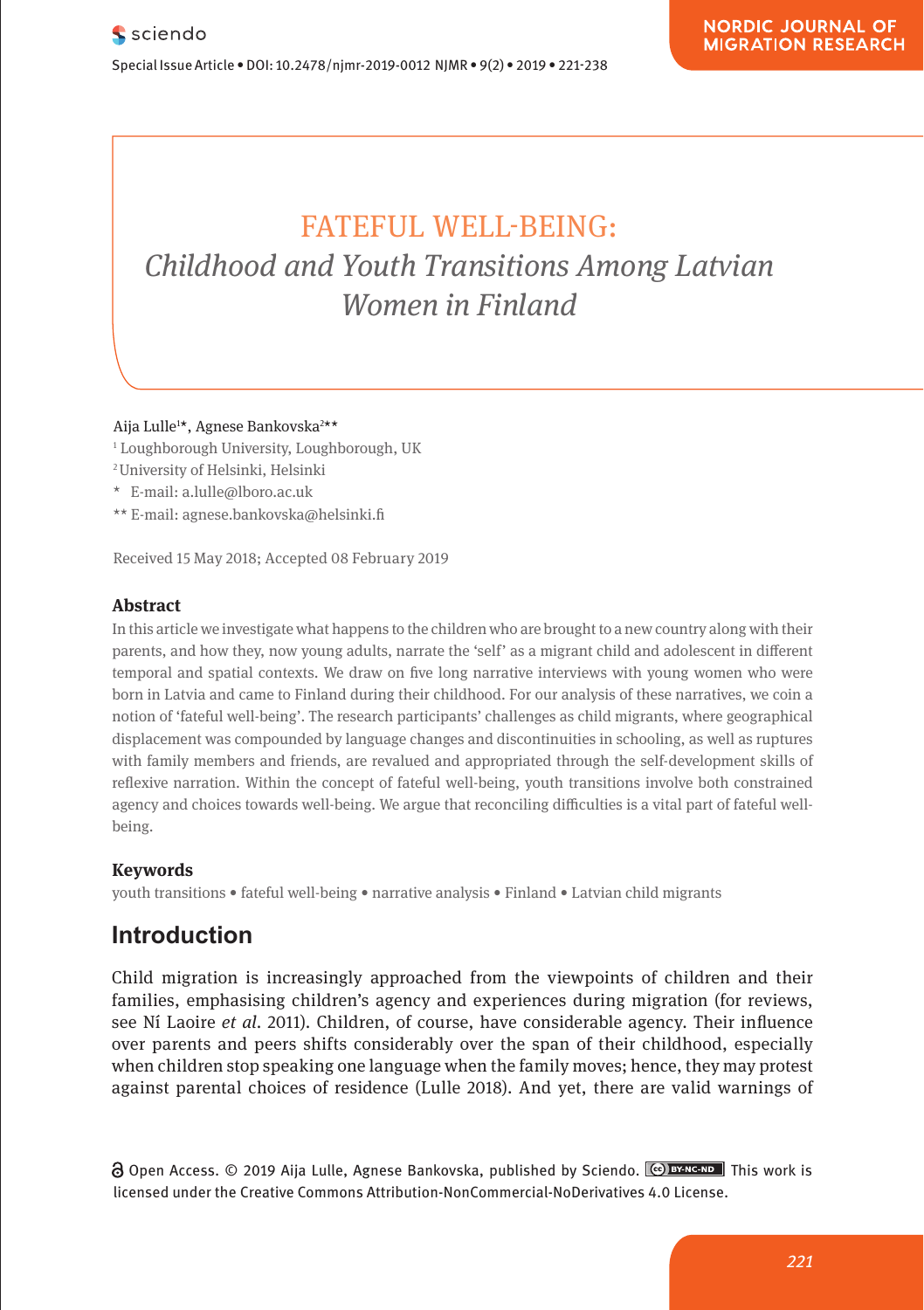overemphasising migrant children's agency because childhood is normatively structured (Coe *et al*. 2011).

Another relevant context needs to be taken into account: modern families are not only nuclear, but they are also not bounded within one nation-state. It is important to assess shifting cultural norms around family migration in order to understand the choices that children within these families make (Mazzucato & Schans 2011: 708; Van Geel & Mazzucato 2017). While migrant children's well-being has been at the core of policies and research, especially during the past decade, little is actually known about how mobility-related wellbeing changes during childhood affect youth transitions. Traditionally, youth transitions are seen as chronological stages. Three stages are the most prominent: first, from education to work; second, from non-employment or unemployment to stable employment; and third, from youth to full adulthood (Arnett 2004). The latter is broadly understood as establishing one's own home, own family and independence. However, in terms of flexibilisation of education and labour markets, youth transitions become more diverse – ruptured, reversed, delayed and repeated (Hörschelmann 2011). Migration can coincide with transitions and can complicate chronologically imagined life course transitions geographically. While interactions between youth mobility and transitions are more studied (King 2018), clearly, there is a need for research to understand the complex impacts of migration on young people who experienced migration in childhood.

Our contribution to this research need is to put forward the notion of 'fateful wellbeing', which we understand as pursuing a deeply satisfying life in the midst of constraints and choices in young persons' lives. We devote the following theoretical sections to explain how we arrived at this notion. Our study is based on qualitative analysis of five accounts of research participants who moved from Latvia to Finland when they were children. This small-number study is part of the long-term research work on children and family migration between Latvia and Finland under two Finland-funded projects.<sup>1</sup> All five are women and gave their interviews as adults, looking back to their own childhood experiences and, as we call it here, reconciling them with that child migrant in their own narratives. Methodological opportunities and limitations are explained in the sections on methods and participants. In the analytical sections throughout the article, we follow their voices on how today's young adults reflect on their past events, as well as their attempts to pursue psychosocial wellbeing in childhood and now. Hence, our overarching question is: *How do children and young adults pursue well-being in the context of constraints and choices?*

### **Theorising narration of well-being and youth transitions**

According to Wright (2012: 10), subjective well-being is related to needs for autonomy, competency and meaningful relationships, in addition to having goals of personal growth and greater good for others, e.g. family members, especially the next generation, even if this involves intergenerational constraints (Punch 2014). Incorporating a clear psychosocial component, subjective well-being is also related to experience and ideas of what it means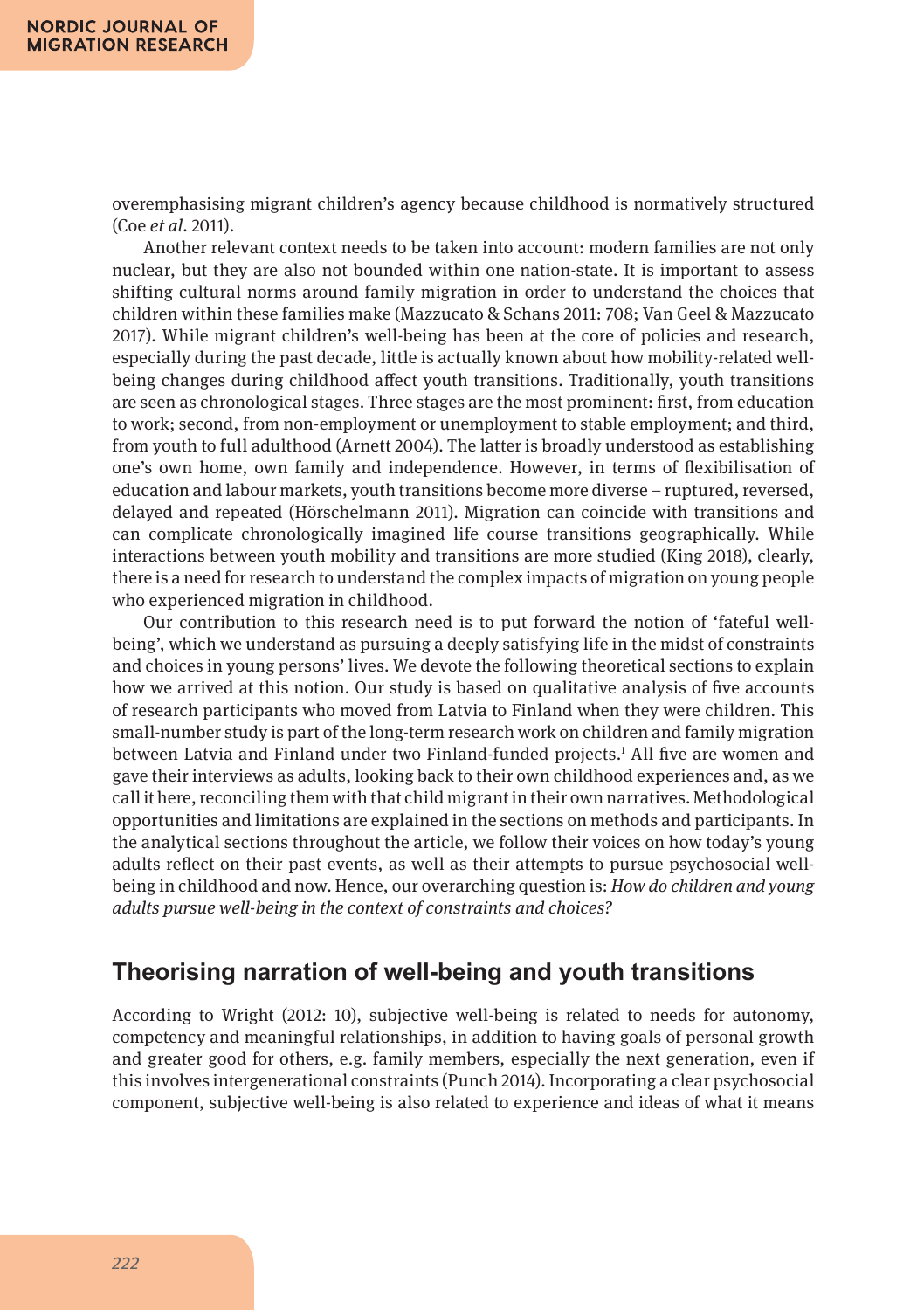to 'live well' for migrants and for people they care for. Psychosocial 'being well' involves psychological states such as self-esteem and relationships, and it links individual experiences to the broader social realm. Such psychosocial states are culturally embedded understandings where frames of reference are place based and can become transformed during the migration process (Ryan, Huta & Deci 2008).

Wright (2012: 5, 52–55) names language skills as being functional to well-being: without language skills, welfare, work or living arrangements are hard to access; and, conceptually, it is hard for subjective well-being to take place. Throughout her research on Peruvian migrants in London and Madrid, Wright reiterates that both functional and subjective dimensions are overlapping and feed into each other. However, we need to take into account that, firstly, Wright studied adults; and secondly, her list of well-being needs is not exhaustive. In different geographical and social settings, and, as in our case, with different demographic profiles, additional needs may turn out to be more important in order to pursue a better life during migration.

When it comes to youth transitions, inspired (and convinced) by Hörschelmann (2011) and Worth (2009), we understand such transitions in migrant lives not as steady and linear trajectories but rather as 'ruptures' occurring during the process of 'becoming'. When moving from one place to another, relationships such as friendships and, often, family relations go through ruptures. This happens with language learning and usage too. Besides, these are often entwined, especially if former friends and family members live in a different language environment and children may stop speaking an earlier-learned language while learning a new one. This may occur either as a 'natural' process guided by the child or may be encouraged by the parents and/or school environment in order to accelerate integration in the new society. Hence, there is a tension between studies that stress on children and young people's reflective agency to make mobility and other choices (e.g. Saar 2017) on the one hand and other studies that foreground the constraints of legal and institutional relations on children's agency on the other (Coe *et al*. 2011). Finally, the growing numbers of mobile youth in Europe have created a need for new theorisations of the relatively 'free' mobilities of youth (Cairns 2014; King 2018). While structural constraints such as language barriers and national labour market systems exist, this relative freedom of mobility has actually created multi-sited relations. The family is the core site of such relations.

### **Fateful well-being**

The well-being approach emphasises what people need to live well and in a satisfying way, even if this involves temporary hardships (Wright 2012). Our participants reflected on the fundamental transitions and decisive moments that took place when their capability to 'choose' migration or a mobile life was rather constrained by parental choices. According to Coe *et al*. (2011), children have considerable agency in expressing and pursuing their will. But children's agency is also constrained: usually (at least in Western countries), they must receive education and they are legally dependent. Children cannot make choices during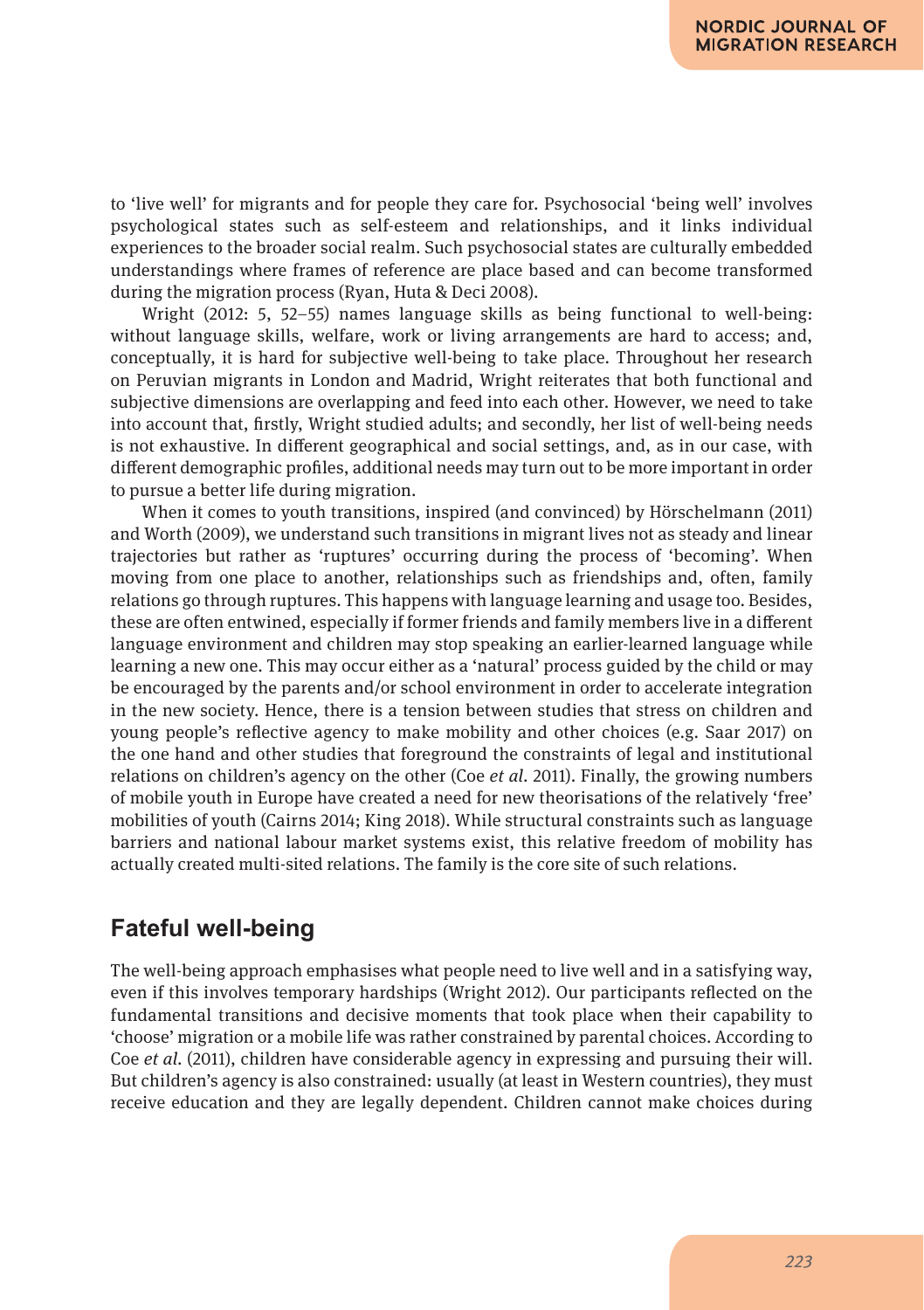migration as adults can, especially in terms of where they will live and which languages they will master. This aspect of a constrained agency is at the centre of our inquiry. In order to bridge this gap between constrained agency and a migrant's life, which rather unfolds in a plurality of ruptures and becomings, we need to place these in a broad understanding of modern life courses, as Giddens does in in the theory of self-identity in modernity. According to Giddens (1991: 113–114), 'fateful moments' are like crossroads in time and space, where an individual is confronted with situations and events with fateful consequences. These moments require action and evoke reflection. More tellingly, Giddens talks about the previous life settings as 'the protective cocoon' (1991: 113-114), which ruptures so that new paths need to be pursued. Childhood is usually such a cocoon in the life course. 'Native' languages and unquestioned non-migrant identity, too, act as protective cocoons. Migration in childhood cracks it.

Further, adding ideas from autobiographical studies on exile literatures is useful in order to enrich this proposed notion of fateful well-being. Jilani's (2014: 59) literary analysis of Eva Hoffman's and Edward Said's autobiographical writings on exile argues for a space where plurality and different emplacements are recognised as ontologically cohesive. And such a space is a story – autobiographical or a narrative interview, as in our case. As Wiles, Rosenberg and Kearns (2005: 89) suggest, a narrative approach particularly encourages the researcher to take into account interviewees' own reflections. These are reflections on constraining structures and agency, but they are more: while narrating, an interviewee not only reflects on places, and on the self in different places, situations and relations, but she/ he also moves back and forth in time and re-evaluates migration during childhood in the light of subsequent youth transitions towards and into adulthood.

### **Methods**

All five research participants analysed in this article were young women, aged from 18 to 35 years at the time of the interviews (in 2014–2015). The gender of the participants helps to provide more consistent analysis on daughter–mother relations. The participants have been selected due to their specific relevance for the theme of the article, being young women whose coming of age has been affected and shaped by their migratory and settling-in experiences. Thus, the selection of the participants became possible through the respective research contexts. Four interviews were conducted in the Helsinki area, as this is the primary location of residence for all participants, while one, with Zanda, was conducted in Latvia, a participant who mainly lives there and travels to Nordic countries for work reasons.

The language of the interviews in all cases, except with the youngest participant Eliza, was Latvian. In the case of Eliza, the language of the interview was English, a 'neutral' language between the interviewer and interviewee, since the former could not communicate enough well in Russian while the participant did not have a strong command of Latvian for fully expressing her experiences. After the Soviet Union collapsed, Latvian was established as the only official language. Language usage diverged sharply along generational and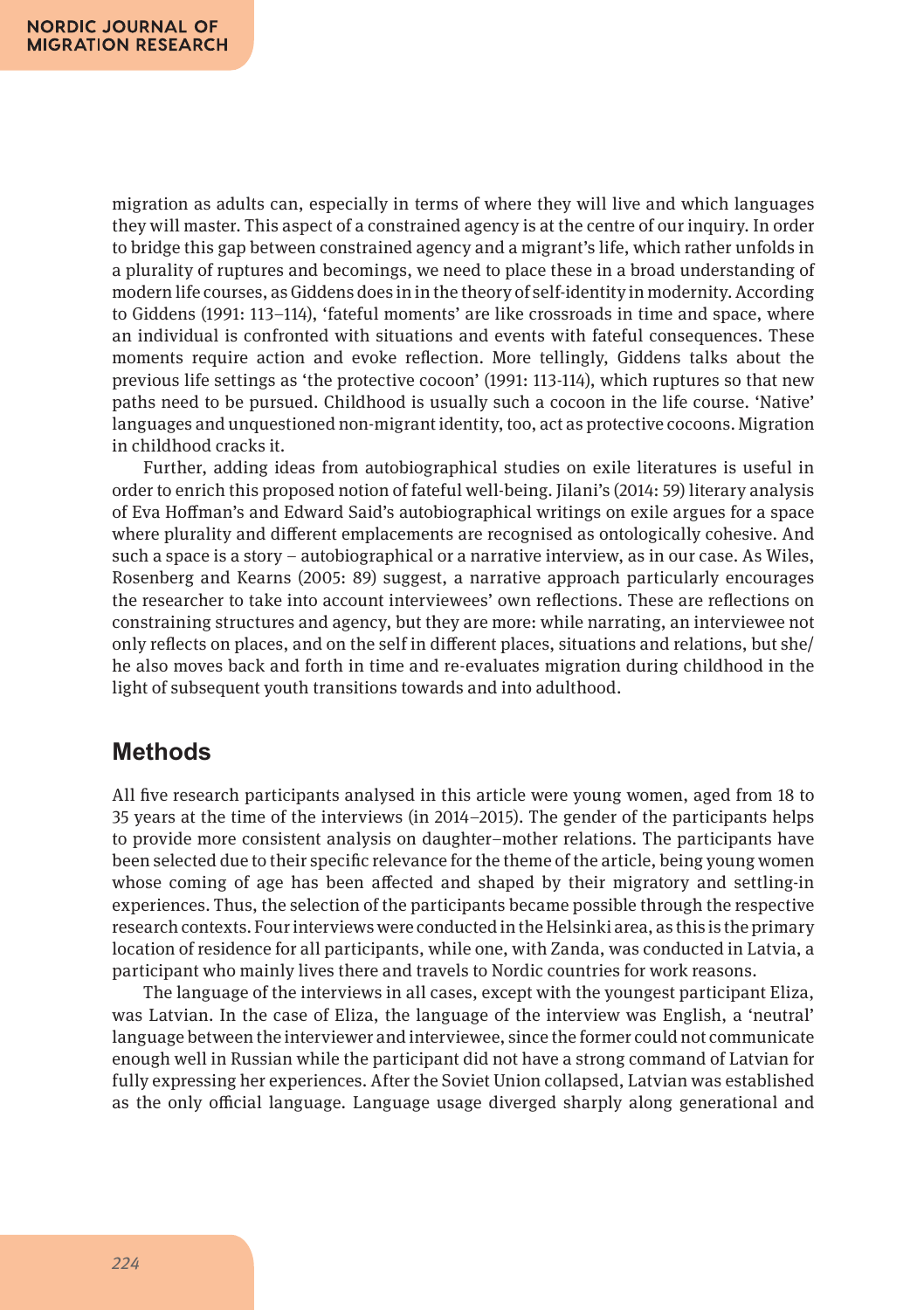family lines. With Russian no longer taught at schools as an obligatory language, some children grew up without knowing Russian. Moreover, and along geopolitical lines, the Russian language was associated with the former occupier – the Union of Soviet Socialist Republics (USSR) (Schmid 2008). But in many 'mixed' families in Latvia, children grew up at least bilingual, speaking both Russian and Latvian, yet nationally being Latvians and perceiving Latvia as their familial homeland (Lulle & Jurkane-Hobein 2017). These complicated histories had a notable impact on children's well-being in Finland, given this country's own sensitivities. Although Finland was not occupied, it lost a sizeable amount of territory to the USSR. Immigration from Russia intensified in the 1990s and is considerable nowadays.

The interviewees' experiences of child migration span 3 decades: the oldest participant arrived in Finland in the late 1980s, the second oldest in the late 1990s and the others in the 2000s. We emphasise that our article does not explicitly analyse the structural environment in Finland, nor many normative assumptions on schooling or integration. We let our participants tell the story, and some crucial information on immigration into Finland stays in the background. While Latvia was still part of the Soviet Union in the 1980s and immigrating to a Western country was exceptional, immigration into Finland was also exceptional as there were few immigrants at that time and virtually no historical migration from Latvia. Immigration into Finland was still very low in numbers in the 1990s, while when the younger participants arrived in the 2000s, there were more newcomers. By then, there were special classes for immigrant children with intensive language teaching. In specific cases, schooling in the English language was possible in international schools.

In four cases, the mothers of the participants were divorced, and in three of these, they came to Finland because of their new husbands. In two cases, the mothers came primarily due to work contracts. Accordingly, our interviews are relatively homogeneous in terms of the familial – mother–daughter – relationships during the transitions to Finland. One of the participants moved back to Latvia on her own; the others still resided in Finland at the time of the interviews. All those who stayed continued visiting relatives in Latvia.

Distance in time is crucial for reflexivity as young adults are talking about themselves in a different, child-time, status. In terms of legal independence, those who are 18 years and older are no longer children and legally can say what they want more freely. This formal transition from a child to a young adult was particularly liberating for young persons to give a voice to their migrant experiences in childhood. All interviews were given with explicit consent for research purposes, and all names are pseudonyms to guarantee participants' anonymity.

We do not aim to claim any representativeness with our study; our main purpose is to give space to the uniqueness of narrative voices and to take these voices seriously. The participants are knowledgeable interpreters of their life experiences. Therefore, we applied a narrative approach to our analysis and coding (Cortazzi 1993; Savin-Baden & Van Niekerk 2007). After rereading the interviews several times and revising our research inquiry, we coded the interviews according to the chronological story of migration and transitions. Further, we distinguished the main themes in these narratives: language and relations.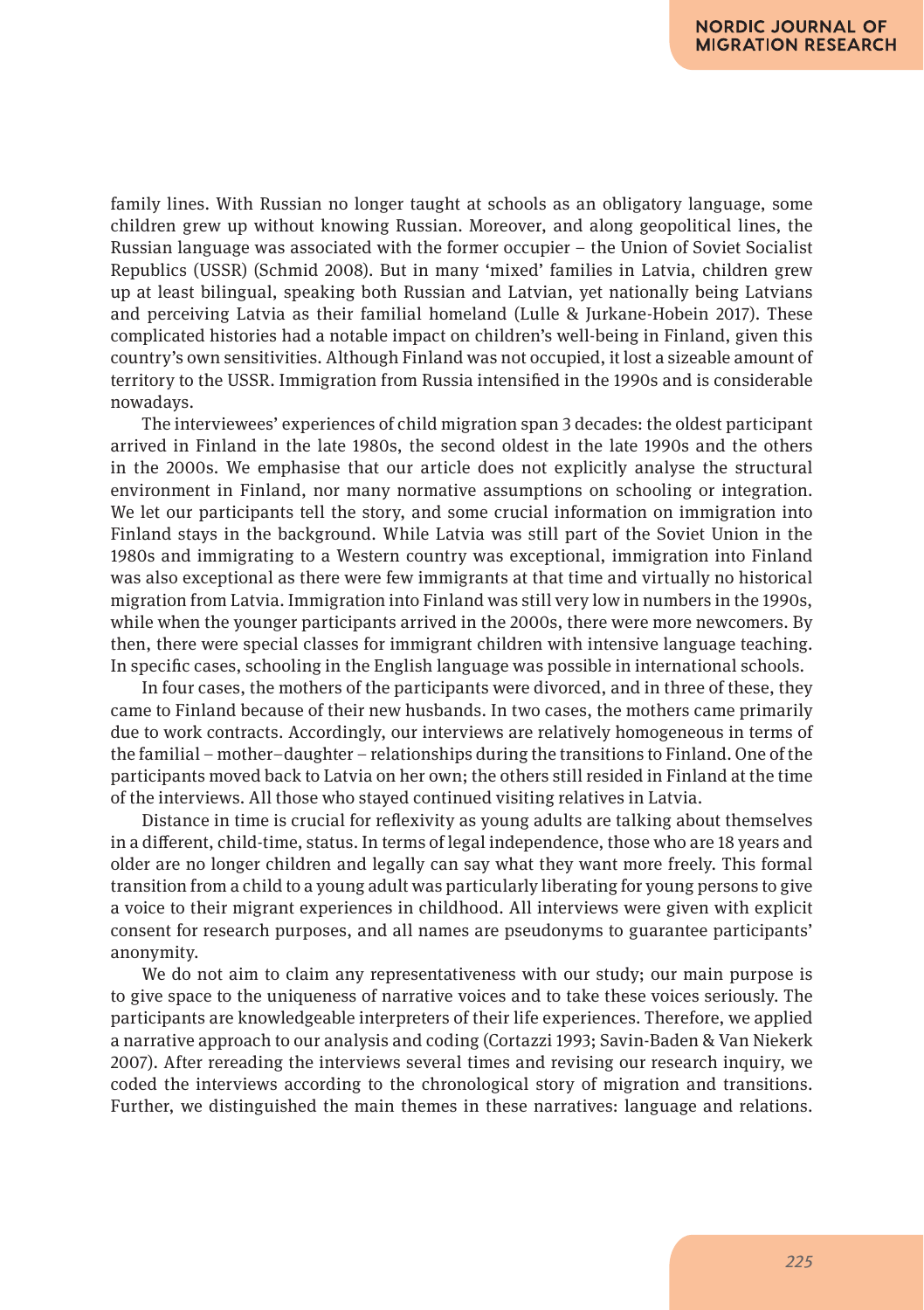While being cognisant of the fragmentary and complex nature of narratives, we agree with those narrative analysis approaches that emphasise the reflexivity, internal ordering and explaining by a narrator himself/herself – why some facts happen or feelings arose in multi-sited geographies (Wiles, Rosenberg & Kearns 2005). In the second round of coding, we distinguished the reflective narratives on ruptures of well-being and what participants did in order to pursue better lives. These will be presented in the analytical sections as dimensions that help to construct the notion of 'fateful well-being', recognising that uniqueness rather than representativity is the purpose of qualitative narrative analysis. In the meantime, rupture–well-being relations are embedded in social structures, which will also be addressed in our conclusions. Now let us briefly introduce the five research participants.

### **Introducing the research participants and their migration context**

**Liene** was 35 years old at the time of interview and arrived in Finland when she was almost 9 years old. Her parents are Latvians, but the mother married a Finnish man after moving to Finland. Liene arrived with her mother and went to a Finnish school. She lives in Finland with her children.

**Zanda**, 27, arrived when she was 11 years old and lived in Finland 4 years. Both parents are Latvians. Zanda also moved back to Latvia on her own. She started studying subjects related to Nordic countries in Latvia where she still lives, and she regularly travel backs to Finland and other Nordic countries.

**Alise,** 21, was 5½ years old when she moved to Finland because of her mother's new husband and job in Finland. Alise's mother and father are Latvians, while the stepfather is Finnish. She studies in Finland, in Finnish.

**Jasmine**, 22, was 6 years old when she moved to Finland, also because of her mother's new husband. She comes from a mixed Latvian–Russian family; her father is Russianspeaking. She attended Finnish language schools and remained in Finland. She has a Finnish partner and a child.

**Eliza**, 18, was 8 years old and moved to Finland due to her mother's job; she attended an international school with English as the main language of instruction. She comes from a mixed Latvian–Russian family. Her mother is Russian-speaking.

We have provided the basic characteristics of the participants, which are important socio-demographically for the participants' narratives. None of the narratives include the economic factors prevalent in childhood; psychosocial well-being is the most important context for the participants. We have ordered the narrative extracts according to the internal structures of, firstly, saying what happened (telling facts, recalling feelings and memories), and second, the reflexive reactions of the narrators themselves – interpreting well-being needs in their own words.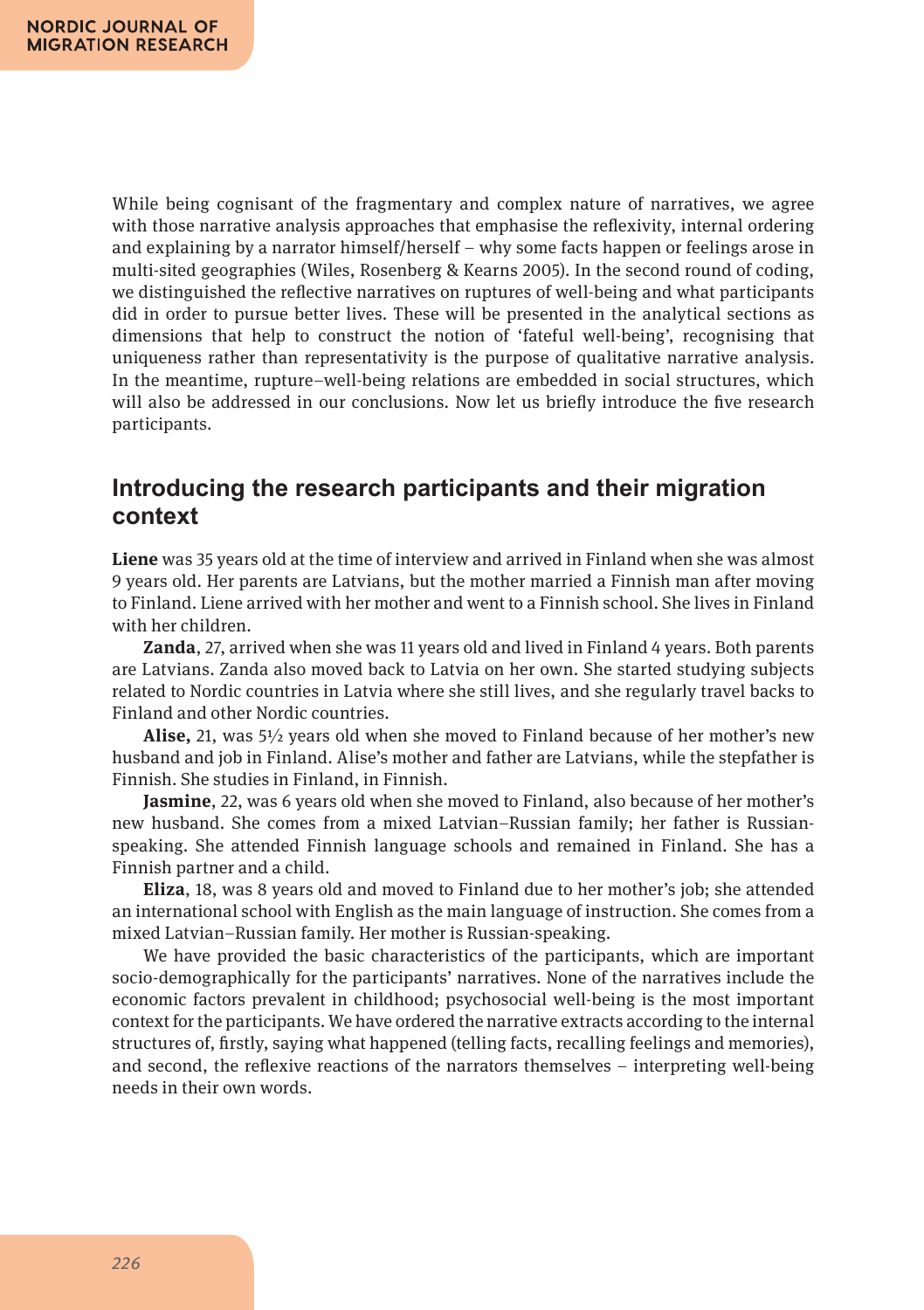### **Throughout childhood ruptures**

We begin with the childhood transitions when the 'protective cocoon' of one' s native language in school settings no longer exists, and when a child pursues his/her social self among peers where he/she does not feel included and accepted due to his/her migrant status.

### **Learning by heart, calculating every step**

Zanda (hereafter age at interview and arrival to Finland 27/11) arrived in Finland in the late 1990s. She had attended four grades in Latvia already, where the main language of instruction was Latvian, but the school also had a strong English-language training component. As soon as she arrived in Finland, she went straight into a Finnish school. Zanda recalled that moving to Finland was initially accompanied with a feeling of being lucky – she and parents would work for a time in a prosperous country due to their creative skills. However, her sense of being privileged disappeared on her first day at school. Schooling and language learning were psychologically strenuous. What follows is Zanda's narrative of her 'ill-being' and her attempts to improve her situation.

On the first day, I understood that it is going to be difficult. I did not understand a word. The teacher was friendly, but I was told that everything will be only in Finnish. My fear was indescribable, I have thought about this so many times, round and round. It was one of my biggest childhood traumas.

The narrative of migration as a childhood 'trauma' permeates her story. Going to a school without any prior language knowledge was a rupture she was not, and could not be, prepared for. However, equally important in her narrative is her reflections on how she was rethinking and trying to reason what happened to her in childhood. Latvia regained its independence from the Soviet Union in 1991, established a single state language – Latvian – so that, after that point, young Latvian pupils rarely, if at all, studied Russian as a foreign language. But many people she met in Finland during her childhood still saw Latvia as the former Soviet Union, or at least as somewhat vaguely Russian. Zanda was placed together with a girl from Russia; supposedly the teachers thought that the girls could speak Russian together since she came from a post-Soviet country. But she did not speak Russian at all. So, the partnership with the Russian girl simply did not work out. Zanda worked hard to crack through the language barrier:

I tried to follow the intonation to understand when somebody tried to address me. I had a small dictionary, and all the time I tried to find words there. I had to read in Finnish, and I read but I did not understand. I had additional Finnish lessons once a week but it was not serious; the teacher spoke only Finnish and I had to guess a Finnish word, and cut and paste the right picture. But I studied at home very hard. My mother had a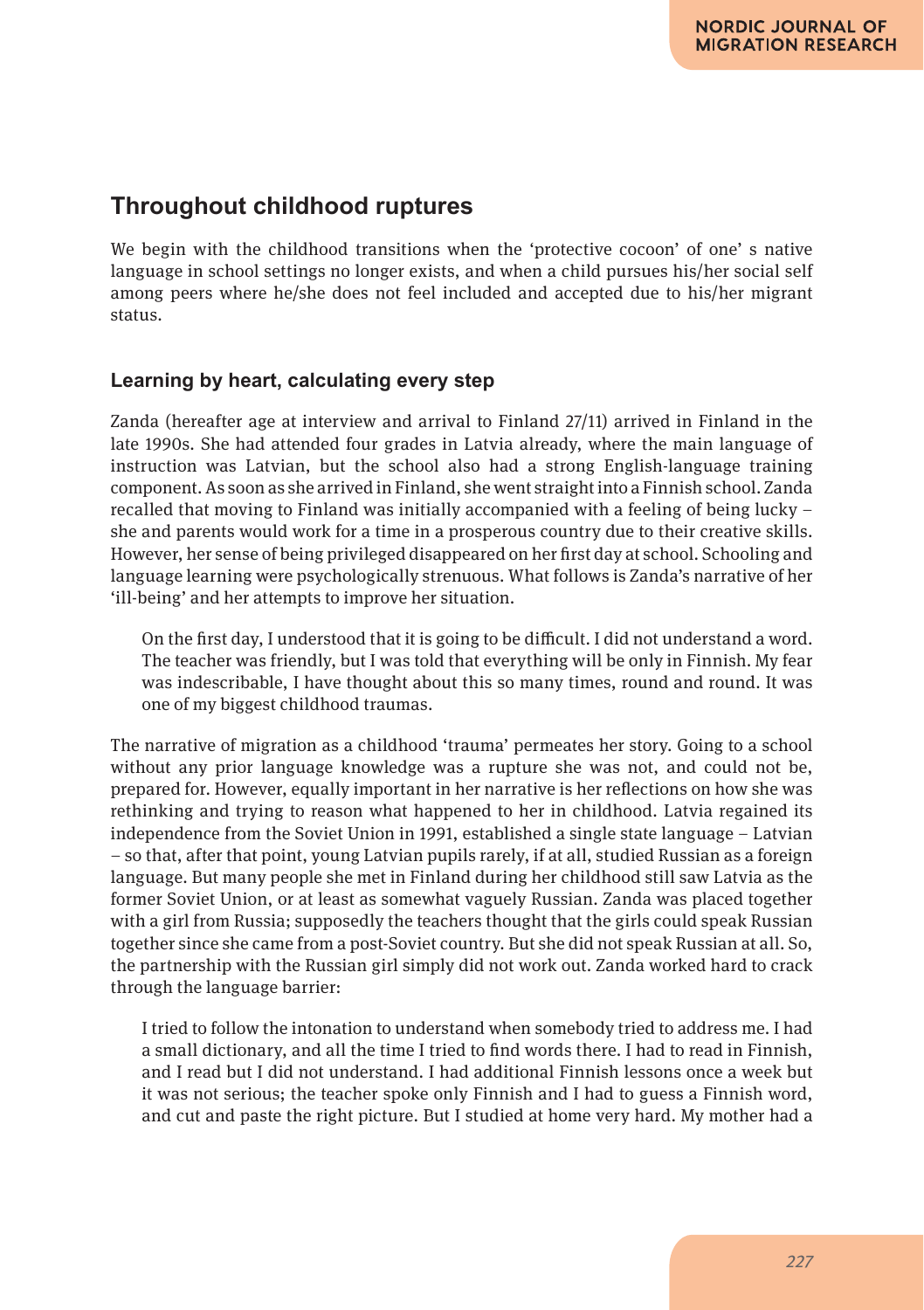big dictionary, she was translating for me, I tried to learn by heart – any possible way I could imagine.

The colloquial language came relatively quickly to her, by listening every day, and Zanda began understanding. The problem, though, was that she started overhearing how the schoolmates were talking behind her back, they called her 'stinky'. Her school years turned out to be a hard experience. Although Zanda managed to pass all tests, and, according to her self-assessment, when she left Finland (after almost 4 years), she was fluent in conversational Finnish, her literary language and grammar were still not good enough.

Liene (25/9) moved during the last years of Soviet rule in Latvia, in the late 1980s. Her mother, a highly skilled professional, met her future husband from Finland. Her early migration experience resulted in distress at school, like Zanda's experience, and panic attacks. While language skills came easier, Liene's main need, in her narrative, was to survive bullying and exclusion:

I was scared that someone asks me something and I won't know the answer. I avoided some public events. I needed to overcome my fear. I calculated in detail how I am going to get through it... I was scared I would be in a situation which there is no way out. I mourned that home felt so far away. I had this constant feeling that the whole school was chasing me and calling me names... of course the 'Russian', the 'smelly' one, this and that.

Being a migrant child cracked both Liene's and Zanda's 'protective cocoons' profoundly, and 'smell' is a powerful reference of being othered. Distinction through odour has been spread as a universal trait of an outer cultural othering through ethnicity, as well as within-culture divisions between classes, genders or generational groups (Classen 1993: 79–85; also Kim 2014: 56). Ascribing a smell to the *others* (such as, to immigrants who have moved to Finland from Latvia or Estonia) has been a publicly known approach during the late Soviet years as well as after the collapse of the Soviet Union. The narratives of such practices have been described in novels too (e.g. Oksanen 2003). The same narrative about the different smell of others has been circulated among ethnic Latvians about the Russian-speaking population living in the country throughout the same period. The 'wrong' odour, often categorised same as the wrong colour of skin (Kim 2014; Synnott 1993), is often seen as characteristic of immigrants who are labelled 'foul-smelling foreigners' (Classen 1993: 93).

On hindsight, Liene needed to reconcile with this othering experience through trying to understand her mother, who did not handle the situation in the best way to protect an immigrant child in the new environment. Her mother was a long-term unemployed woman, and it was also a time of economic crisis in Finland in the early 1990s. Trying to reconcile and understand her mother came only when Liene herself was a grown-up already:

If she would have been able to accept and overcome those difficulties, also my life would have been easier. She was a grown-up, with the capabilities of a grown-up, but she took mishaps very hard. But, well, you notice those things only later.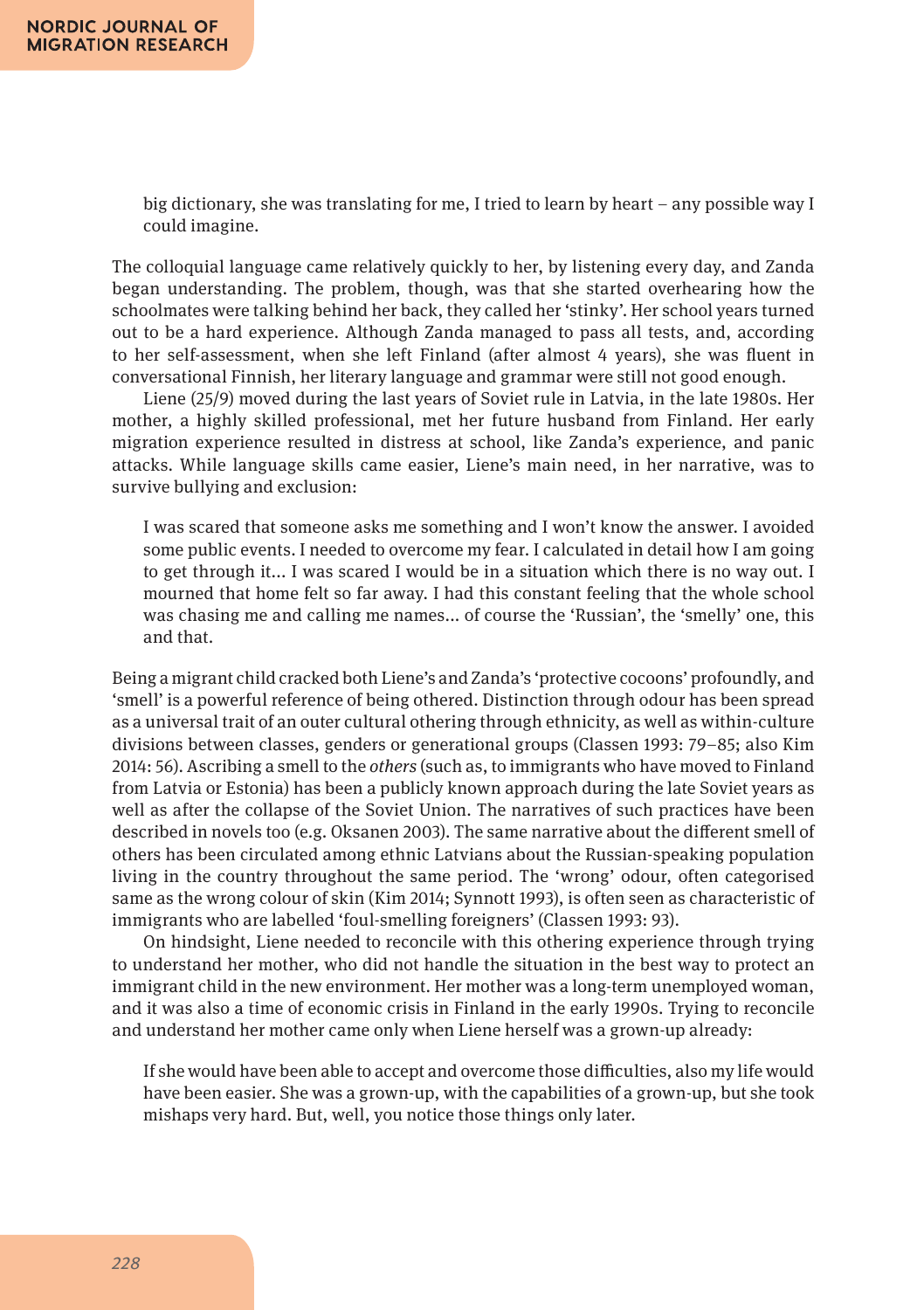Thus, Liene now reflects that her mother could not accept the harsh reality she found after migrating to Finland and, therefore, deliberately ignored what was happening to Liene in the school. Liene points out that these kinds of experiences leave indelible marks in the making of the personhood of the child who has moved or is being moved along with her parent. In a similar vein, only as an adult could Liene critically reflect on her exclusion due to an immigrant status, while in childhood, she took it to a very personal level, as something is wrong with her as a human being.

The most prominent ruptures and well-being needs – becoming a migrant schoolchild and the consequent rupture of language – turned out to be largely informed by functional well-being, as Wright (2012) suggested. Two older participants, Liene and Zanda, went to school in Finland at a time when there was very little immigration. In Liene's case, her transitions were especially complex as she had started her first school years in Latvia when the country was still part of the Soviet Union. After the collapse of the USSR in 1991, former Soviet citizens, especially from neighbouring Russia and Estonia, started arriving in Finland, which in the mid-1990s coincided with Finland's acceptance of humanitarian refugees from Somalia and other countries. In the 1980s and 1990s, Finland's immigration landscape was quite different from the current scenario, when 6.5% of the country's population is constituted by foreign-born immigrants (Statistics Finland 2018). Immigration was new to Finland, and the girls whom we interviewed suffered both a lack of structural support for language training and exclusion. However, as both, and especially Liene, articulated it later, as a child, she took any remark and exclusion as a sign that she is not liked and accepted as a person, not due to her migrant status or presumed ethnicity. Thus, we claim that through studying childhood migration stories, we can become more attentive to categories of ethnicity or nationality that can be too easily taken for granted in explaining migrant youth transitions (Mazzucato & Schans 2011).

### **Schooling: 'I actually liked it'**

Alise (21/5.5) went to a Finnish school because she did not pass the entrance tests for an English school. Alise reflected on her memories about her first school years in Finland, that she took the so-called immigrants' class with a special emphasis on intensive teaching of the Finnish language. Alise reworked her first experiences with today's eyes: to her, childhood seems to be problem free. She did not think about how much she felt when she did not understand the language. Alise has learnt Finnish to such a level that nobody can say she is not a Finn now. Until the sixth grade, she was in the group for immigrants. After passing the language examinations, she was moved to a mainstream class, a decision that was made by the teachers, not her. Her childhood non-standard transition was from separation (as a migrant pupil) to a mainstream Finnish class, and her agency to decide whether she wants to be separated or not was constrained. While she was reflecting this placement as 'unfair', as she felt she did not need those extra Finnish lessons, to her, the experience in classes for immigrants forms a rather peculiarly empowering detail of her childhood in a special group for immigrants: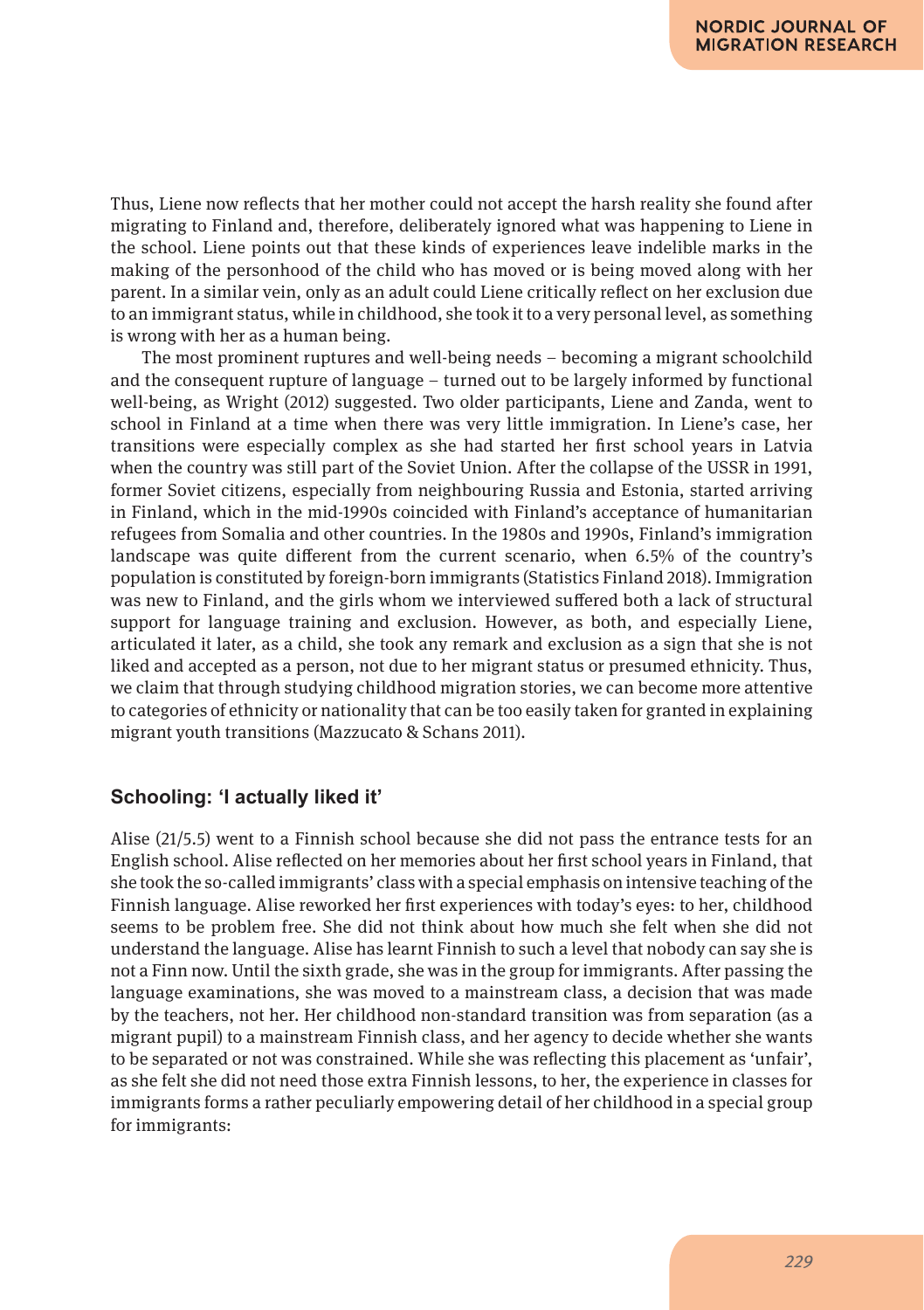I was the youngest one. No one was on the first grade in that class. Others were older, up to sixth grade in that group. I remember I couldn't distinguish a child from a grownup. It was confusing but actually I liked it! I didn't have particular problems there. (..) People now can't tell that I am not a Finn by the way I speak. Only by my name.

Jasmine (22/6) also mastered Finnish quite quickly. Jasmine's father was a Russian-speaking Latvian, but her parents were divorced and her dad stayed in Latvia. She remembered that, in the first years at school, her Russian skills came in handy for obtaining friends as there were many Russian-speaking kids in her school.

I wanted to go to school sooner, because all kids want to! I really liked it. There were many Russians. Since I could speak Russian very well, I contacted with Russians a lot. And then it was... I don't really remember why I stopped speaking Russian, but I think it was because [other school children] started calling me a Russian in school and that was... well, a Latvian can't bear that. So, I somehow stopped and didn't speak Russian anymore.

Eliza (18/8) did not remember properly the year in which she, or her mother, moved to Finland. After clarifying these issues with her mother who was at home during the time of the interview, Eliza states that she was 8 years old and soon turned 9 years old. Her mother got a job in an international finance corporation with an office located in Finland. She was separated from Eliza's dad already at that time and moved alone. The reason why Eliza remembers her arrival to Finland so vaguely might be that, in a period of around a year at the time they were moving, Eliza's mother moved to Russia too for a short time and then moved back to Finland for a more permanent position.

Eliza's memories are rather blurred compare to her mother's (who adds some facts to the interview). According to the mother, they spent a longer time in Russia, and Eliza was intermittently staying with her or with Eliza's grandmother in Latvia, in addition to going to the UK to study English because Eliza's mother was planning to send her daughter to the English-language school in Finland. Eliza's first memories about Finland are joy at the school system:

The major differences were at school. In Latvia and Russia, it seemed like the education system was pretty much the same, like the methods. In Finland what struck me most was that teachers were never shouting, they were kind. It surprised me that they wouldn't tower above you to explain something. They would sit down and try to be with you at the same level. So, I really liked the way, well that part of the education system and the way they treated the students.

For Jasmine and Alise, there were the so-called immigrant classes in place, as Finland rapidly became an immigration country during the 2000s. Such structures were helpful to functional well-being – fulfilling the function of language training well – so that both girls quickly acquired the language; being placed in a distinct group of immigrants of different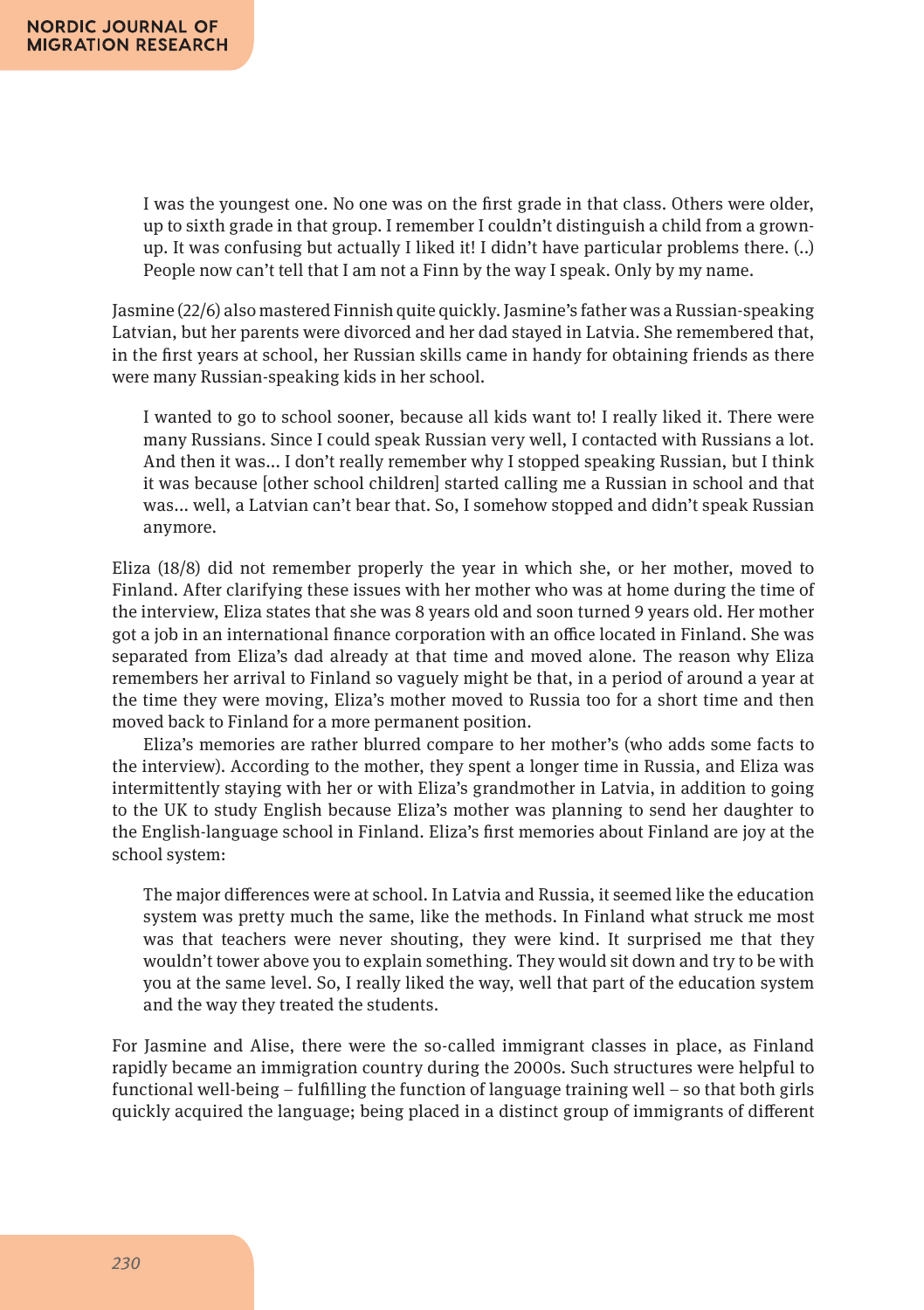ages bothered Alise just slightly. It was important for her to fit in fully, hence her ambition to pass the language examinations and move to a 'mainstream' Finnish class. Having been socialised and educated fully through the Finnish system of schooling, both young women now consider themselves as belonging more to Finland, but feeling insecure about their encounters in Latvian and in Latvia. In the case of Eliza, she experienced an international schooling along with a lingering sense of not rooting in Finland, so that she could move again somewhere due to her mother's job. With her international diploma, she is able to move globally.

Temple (2010: 286–287), in her research among Polish migrants in the North of England, shows that learning a language is not merely an instrumental matter. The decisions that are made in learning language are also motivated by the work on one's identity and self-hood.

Our connections with languages are manifold and the factors that affect our language learning in multi-sited contexts can be both the social ones that stem from the acquisition of another cultural identity and new ways of expressing ourselves (Temple 2010: 287–288). While for Alise, it was fitting in to the extent that only her name signals a difference, for Jasmine, it was a fateful, unexplained recognition that she will be better off not speaking Russian as a reminder of her mixed background.

Relationships between language and identity can create 'culture's in-between', 'hybridity' and 'the third space' (Bhabha 1994; Wolf 2007). Often, as shown in the findings of Temple (2010), the shift in cultural and linguistic predisposition, as in our case from Latvia to Finland, which is followed by learning of a new language serves as a means of creating such 'third space'. For Eliza, it was literary – a functional third space of an international school. Learning English, not the local languages, has been documented also elsewhere among Russian-speaking populations from the former Soviet Union (Toomet 2011).

### **Towards well-being: youth transitions**

Youth transitions of research participants revolve around more deliberate choices and the agency to pursue well-being goals in fulfilling relations. The multi-sitedness in terms of where and how these goals are pursued stem from childhood transitions.

### **Befriending mom, Latvians and a Finn**

While Zanda recalls her school time without school friends, in the second year in Finland, she made friends with other, older Latvians in Finland, and specifically her own mother:

We were similar players with my mother, we both had to be very strong to survive as we knew clearly that we are here to earn money, we are here for a certain period of time [as long as the mother's work contract lasts].

[..]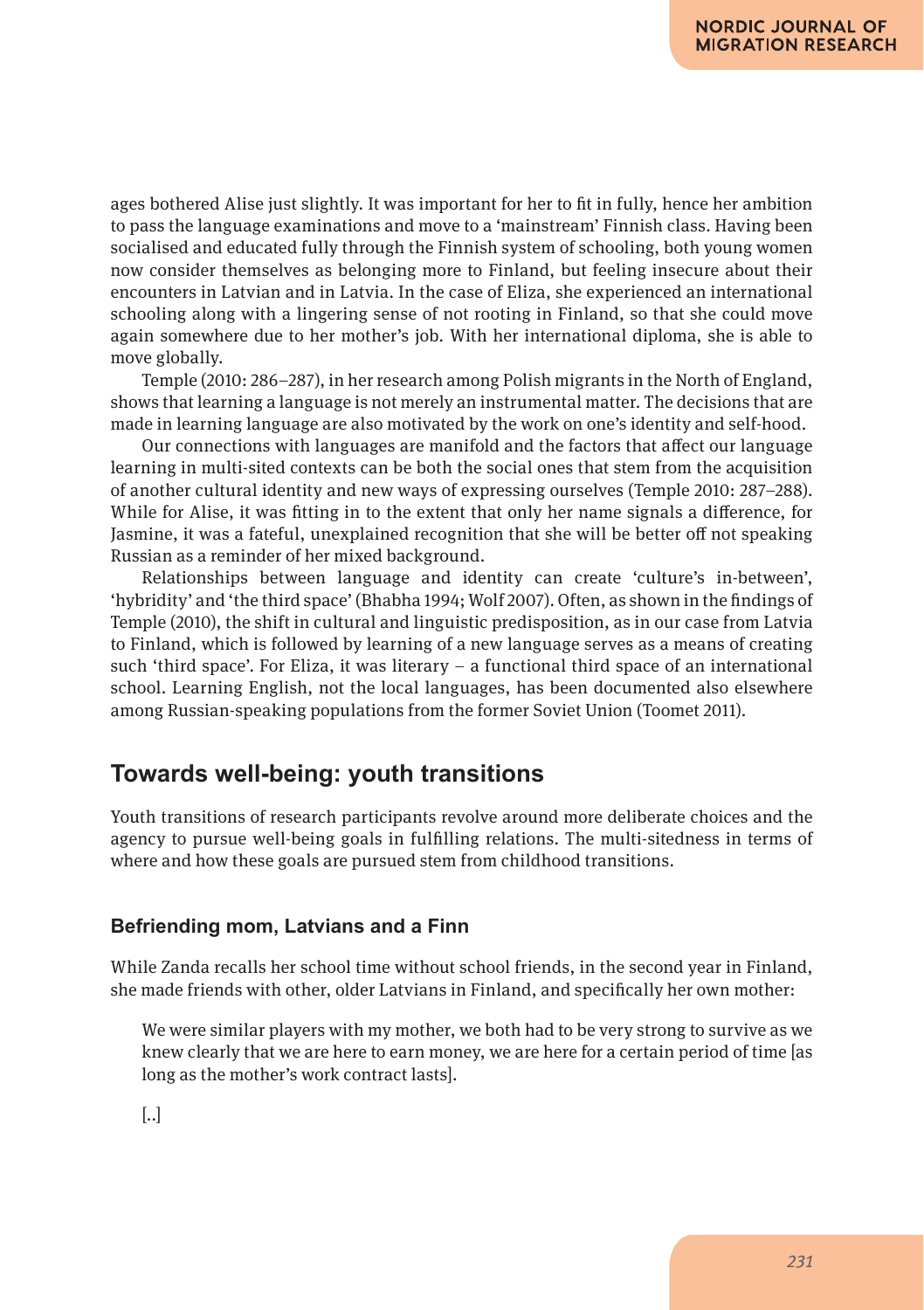There were very few Latvians in Helsinki at that time [late 1990s]. But when we met, those were the most eagerly anticipated events for me, playing the guitar and singing, saying what I had in my heart, watching Latvian films, and finally to speak Latvian. And there were two Latvian women, 12 and 15 years older than me. I suddenly entered into the adults' world. But the main thing was just to talk. My life felt very easy [compared to the previous year]. I knew that I will meet my [Latvian] friends, and all will be good. School was like a duty which had to be endured. The real life began after school [with Latvian friends.]

Years later, and being a professional adult, Zanda became friendly with a schoolmate from the Finnish school:

When I meet a former classmate, I feel different again... I was lower than grass back then in the Finnish school. We are in more similar positions now, we both look somewhat similar and it is interesting to catch up, how is he doing and how am I.

### **Falling in love**

Liene's 'fateful moment' came rather late in her youth transition. A couple of years before the interview, she fell in love in Finland. She admits that, although her life has not necessarily become easier, she has changed the way she looks at her life and experiences:

I fell in love and it helped me to organise my thoughts and feelings. I realised I don't owe anything to anybody. I don't need to wait to be accepted by others. We can't expect anybody to pity us. We are on our own, and only we ourselves can pamper ourselves. ... It doesn't mean that you should fight with the whole world all the time. Slowly my life began when I started to pay more attention to myself. I started educating myself [psychologically] for my own sake and good. But I was still scared by that feeling that something bad will happen in the next step [...] Today I know I don't need to answer to anyone about my choices. I could say I feel lighter and clearer about my life now.

In sum, Liene's transition to full adulthood was achieved through reflection on the origins of her protective mechanisms, developed during schooling. After loving encounters, as an independent adult, she relaxed her self-imposed borders, which constrained her from friendly social relations in childhood and adolescence.

#### **'Independently' in Latvia**

Alise does not want to move back to Latvia. She feels she fully belongs to Finland, but she is mastering her 'Latvianness' due to her father who lives there and, now, as an adult, she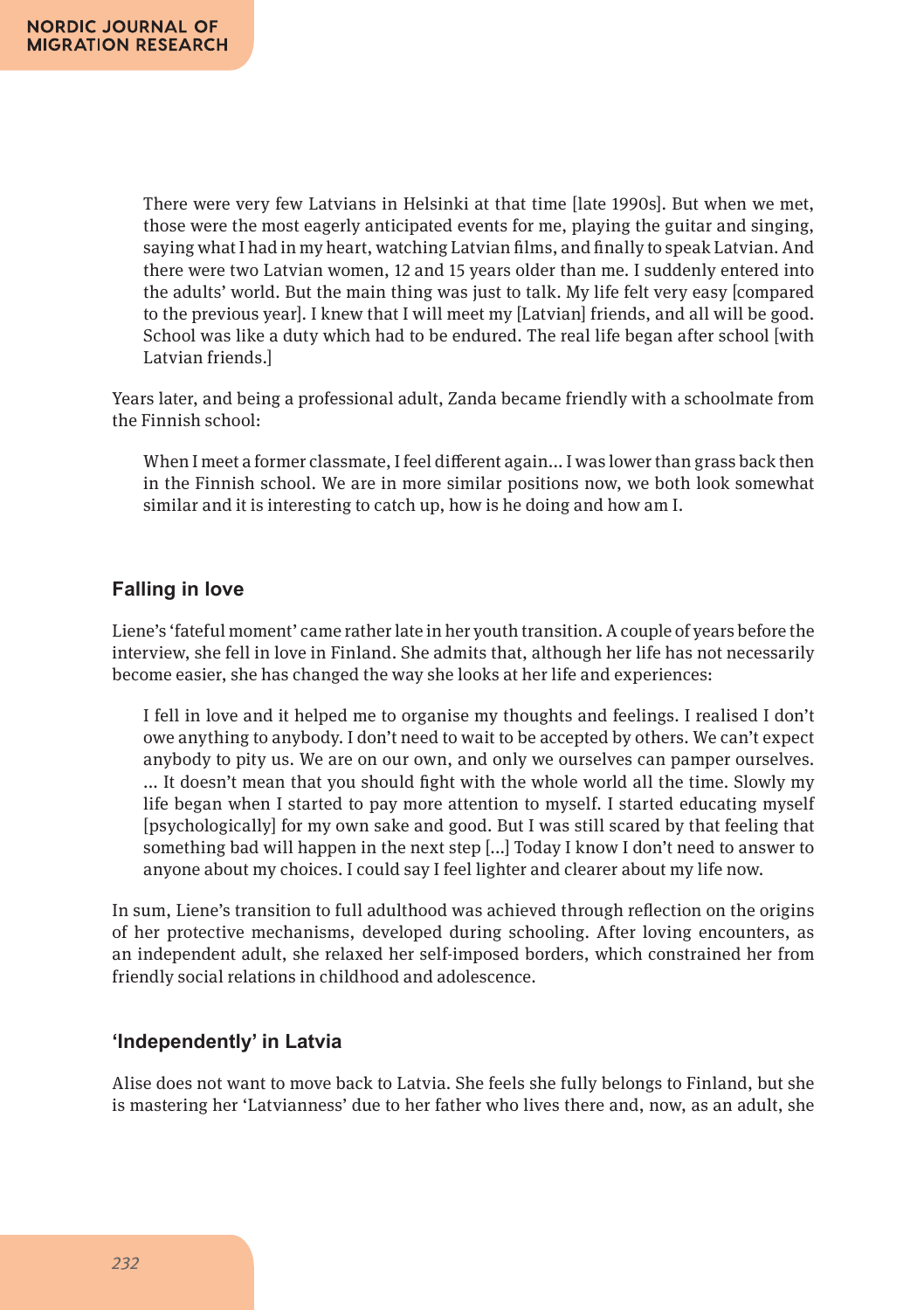makes a conscious effort to connect with his new family and her stepbrothers and stepsisters. She wants to feel 'independent' while managing the unavoidable routines in Latvia:

In Latvia, it is very obviously felt that I am not a true Latvian, especially from my dad's side. When I was younger, they kept asking me, where do I want to live – in Latvia or Finland? Do I like living in Finland?

Alise reflects back to these questions and engages in a guesswork: she knows that certain and opposite responses are expected in Finland or Latvia. Latvian relatives expect her, as a child, who was born in Latvia, to confirm that she likes Latvia and would like to live there. However, since she has transited from school to higher education as fully integrated into the Finnish system and Finnish language, she realises that Latvian relatives have also noted this transition. Moreover, relatives are ethnically 'othering' her: she is not a fully Latvian child any more but a young adult with an accent:

If I say I am a Latvian, they ask: 'In what way are you Latvian?' And also, that was a traumatic experience, the first time in my life that I heard that I have an accent in Latvian. (..) Nobody ever told me before that I have an accent. And I still think about that a lot, [about the fact] that I am different. At the end of the day, I am Alise, myself. Yet, in Finland I feel more at home. Because in Latvia, all I hear are remarks that I am not from Latvia. (..) People are impatient, they speak fast. Their expectations towards my [Latvian language skills] are higher than I can give. They are surprised: why can't she speak well in Latvian? For this reason, it means to me a lot that I can move around in Latvia on my own, that I can buy a train ticket in Latvian, that I can be independent. I plan 100 years in advance what am I going to say [in official institutions]. But then when it's done, the feeling is great.

Independence, in her youth and geographical transitions to adulthood means to know and accept herself. Being a young adult also means to rely on her capabilities to manage unaccompanied movements around Latvia, regardless of how others perceive her.

Jasmine's mother and her stepfather have concrete plans of moving back to Latvia. They have almost finished building a family house there. Jasmine is looking forward to spending summers in Latvia with her son and her Finnish partner. She herself, however, does not consider moving back to Latvia permanently. She is equally concerned about her Latvian language skills, as, she believes that she is not fluent enough when speaking Latvian any more. Yet, summers in Latvia would be important to her as she wants to teach her son Latvian, but only her mother speaks to him fluent Latvian.

#### **'Not worried about not fitting in'**

Eliza developed a mechanism of not attaching herself to friends due to a constant feeling that they may move again due to her mother's job. Even during her stay in Finland, in less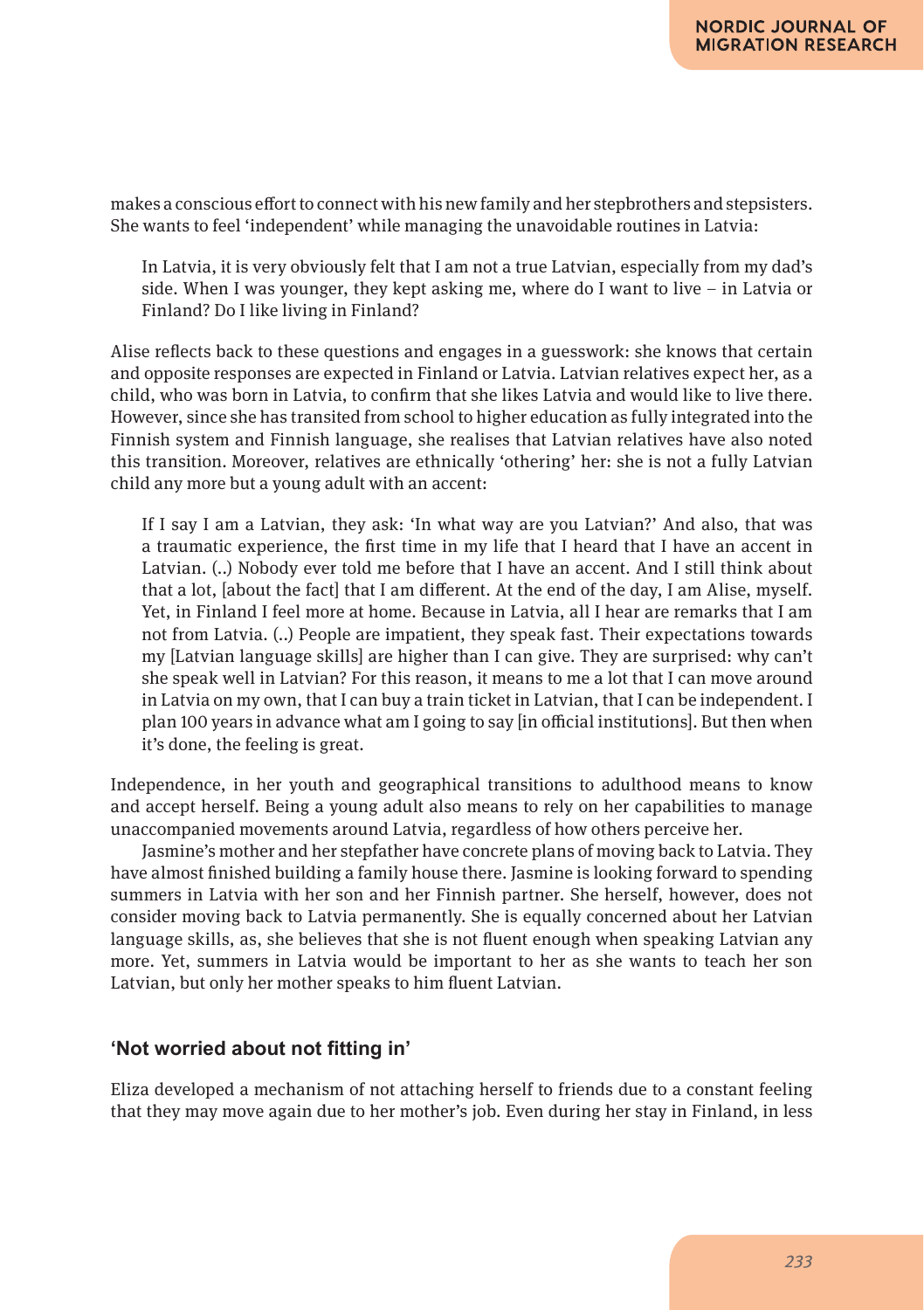than a year, she went back to a school in Latvia due to her mother's work. However, her Latvian language skills did not improve. Eliza is now fluent in English and Russian, as well as being able to speak Finnish to some extent and understand it to a fuller extent. She can understand Latvian when her half-brothers and -sisters from her father's second marriage speak, but she cannot maintain a conversation in this language. Moving to Latvia is not her choice and, instead, now that she has finished the international school in Finland (in the English language), she is considering moving away. She initially considered moving to Australia or some other English-speaking country, but now she wants to find a university programme that will help her to go to study and later live in Japan, as she is fascinated by the country and its culture. Since she is used to being on her own, she thinks she will not be so lonely moving there.

Well, one of my most concrete dreams is, well, finding a university programme that I can go to in Japan. At least for one exchange year, to live and to work there. I have been learning Japanese, for a couple of years... I would be happy to do almost anything if I could live in Japan. I am not worried about not fitting in. I am not scared if I go to Japan and don't fit in. I am used to that. That's normal, unless you go back to your own country... That would be my choice. I am kind of used to the fact I don't have so many friends.

Evans and Liu (2018) report cases when the new challenging language environment creates somewhat positive and exciting feelings in children, who are eager to learn the language faster and be able to communicate with their peers. At the same time, research shows that children – in their first years of arrival – tend to forge 'in-group memberships' with their schoolmates through a common language (Evans & Liu 2018: 160; Sime & Fox 2015a). We have found that, since there were very few Latvians in Helsinki in the 1990s, Zanda befriended her mother and older Latvians. Furthermore, now as an adult, Zanda revised and reworked her schooling experiences and became friendly with a former schoolmate – at a different time of her life and on a more equal footing psychologically. She is not a migrant anymore, her 'home' is Latvia now. She is a 'foreign' professional who travels to Finland due to international work reasons. Liene grew up without Latvian friends but reached her turning point through love (in Finland and with a Finnish partner). Being in love and loved urged her to reflect upon a time when she was not accepted and to rework it – through considering her protective behaviour towards her own children but still undermining her needs. In a much better situation were Eliza and Jasmine, both of whom could speak Russian and who were able to establish some friendships straightaway, though Jasmine stopped speaking Russian in school as explained earlier.

The literature on youth migration has also emphasised that the reflexive narration of one's own biography is often simultaneously embedded in local relations and interactions across borders, especially through extended families (Raffo & Reeves 2000). In terms of familial ruptures, the young women we interviewed reworked their relationships with parents, often in great depth. The mastering of a new language does not always guarantee acceptance in the local communities (cf. Temple 2010: 296, for the case of English proficiency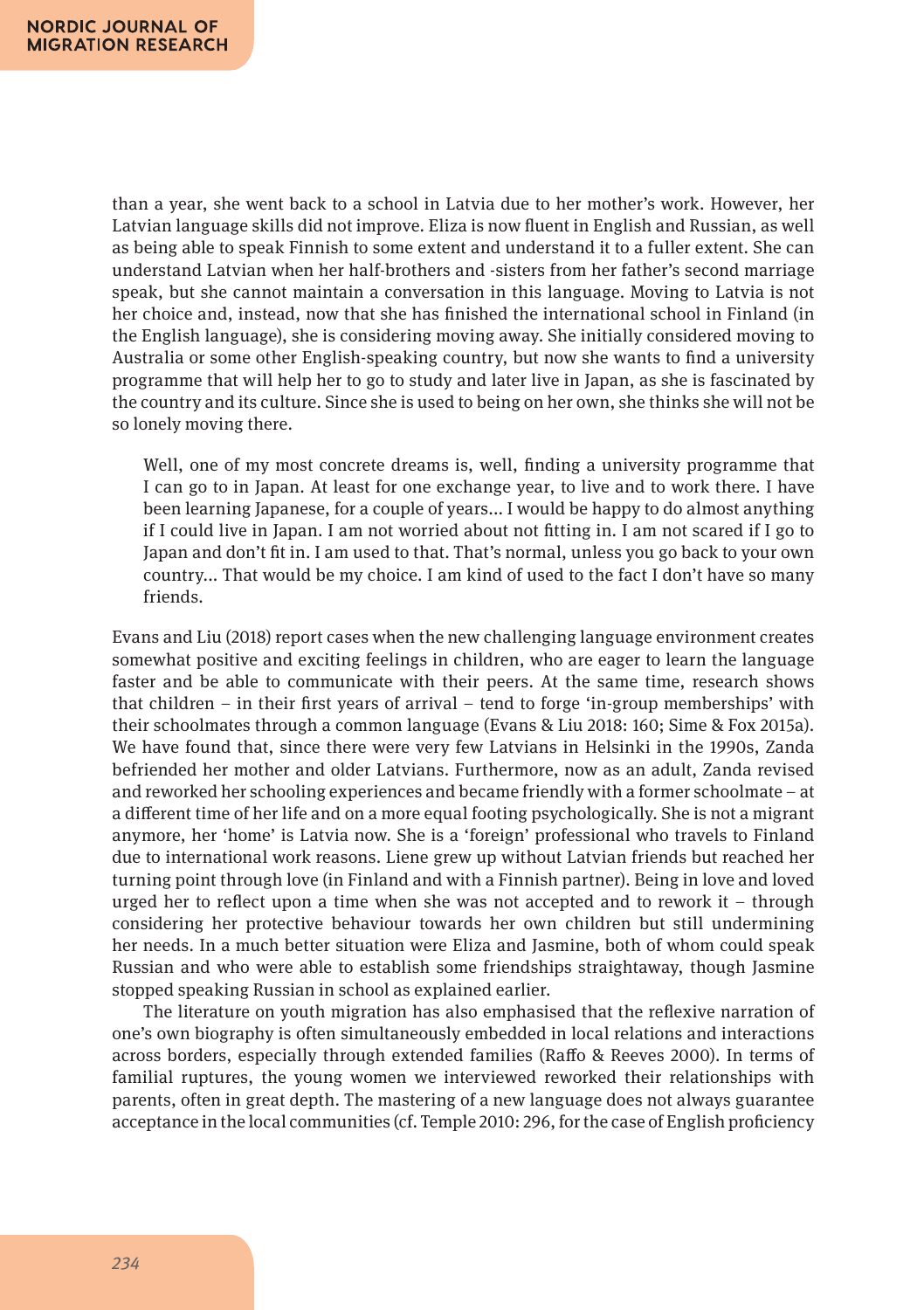among Polish participants in the UK). Our research also shows that, as in the case of Alise, the multi-sited modes of acceptance or non-acceptance can extend not only to the country of arrival but also to the 'home' country, given the multi-sited nature of children's lives (Sime & Fox 2015b).

### **Conclusions**

The precursors of current well-being can be and are often emplaced in the wider biographical context of earlier life stages, including events surrounding child migration. In this article, we have chosen to take a retrospective look at youth biographies and examine how childhood experiences feed into and are reworked towards better lives.

Methodologically, narrating the 'self' as a child going through ruptures helps to create and recognise migration experiences as ontologically cohesive (Jilani 2014). Such narrations offer a considerable time-space to reflect back and interpret childhood, adolescence and youth transitions from the current point of view. As the participants repeatedly emphasised, they have gone through internal dialogues about their childhood experiences many times in order to understand and make sense of what happened to them and how they strove for more fulfilling lives. Based on five long narrative interviews with young women who experienced migration to Finland as children, we flesh out the proposed notion of 'fateful well-being' with modes of pursuing a better life within constraints in childhood and during youth transitions.

Liene's falling in love is not purely her choice but her psychological effort on reconciling with her childhood's unloved child (herself), which is her conscious adult choice. Zanda's constrained choice to study language hard and from heart, as well as befriending older ethnic peers involved drawing on the few psychosocial resources she had in her constrained situation. Alise's respectful interpretation of how she is not accepted in her 'native' ethnonationalistic extended family comes from both her full integration in Finland through the education system and a choice not to move back to Latvia; and so is Jasmine's. Eliza's childhood, with a constant feeling that she could move again, leads to openness to move to a third place and is even more strengthened through her English language skills, while 'local' languages were lagging behind (cf. Toomet 2011).

Two final points need to be emphasised. Firstly, the reflective narrative approach helps our understanding of both children's and youth well-being as unfolding in personal histories. This is a critique to the prior overemphasis on choice and agency in child (e.g. Ni Laoire *et al.* 2011) or youth transitions (e.g. Cairns 2014). We argue that constrained agency better explains how migrant children can mobilise their capabilities, while not overlooking the hardships they go through when the 'protective cocoon' of taken-for-granted native languages and the non-migrant state of being does not protect them anymore. A narrative approach helps in unpacking well-established notions of 'ruptures' and 'becomings' (Hörschelmann 2011; King 2018; Worth 2009) in youth mobility in a novel way. By demonstrating the experiences of rupture and well-being side-by-side in the narrators'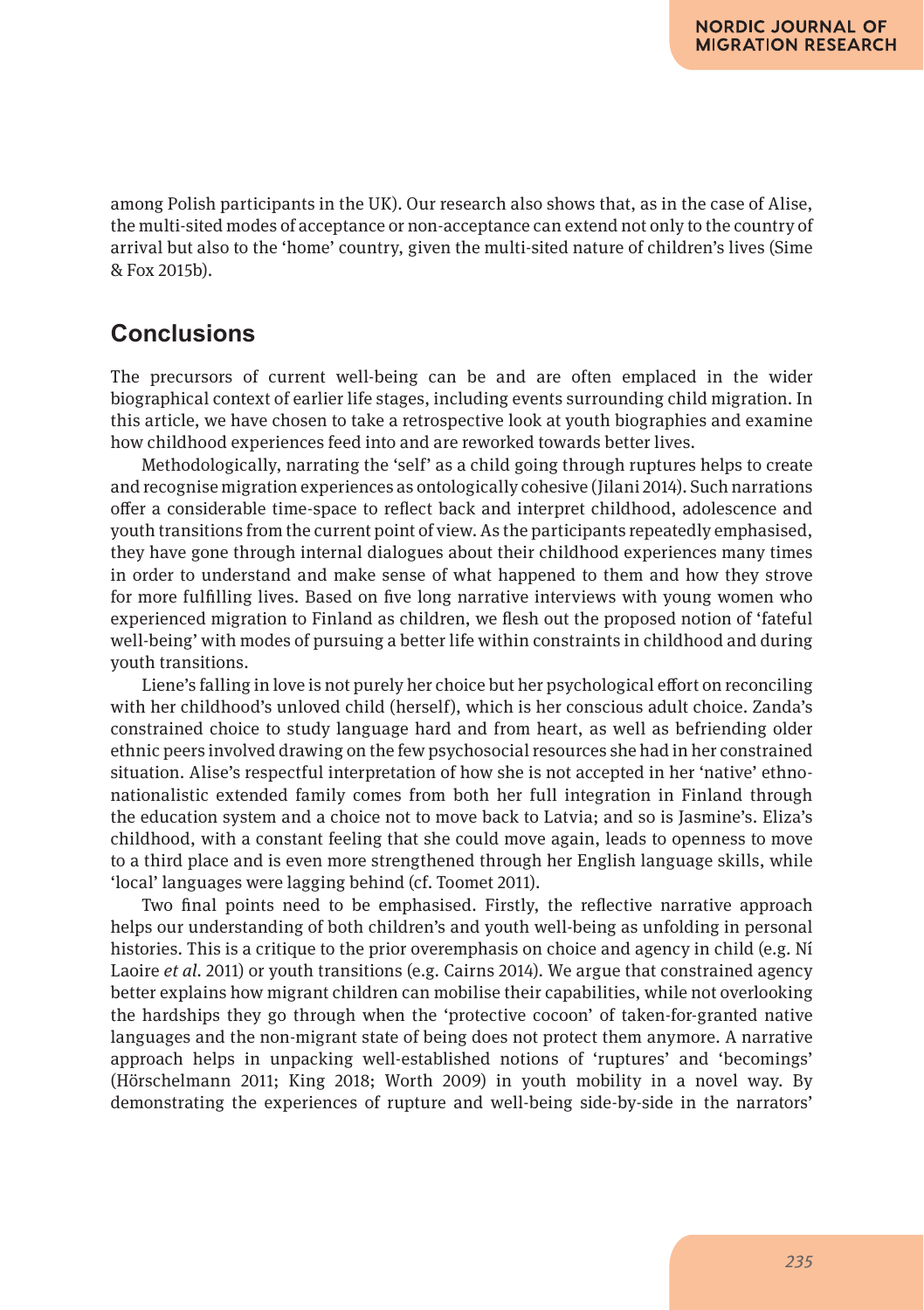own words, we have demonstrated how such rupture–well-being relations unfold in fateful moments.

Secondly, making sense of earlier mishaps and acting upon them with constrained agency are not only fateful moments. Wright (2012: 125–127) recognises that well-being is not a state of being that is accessible to all, but rather a goal to be pursued. Well-being, we claim, is not the ultimate 'feeling well' as a migrant. Fateful well-being is pursuing a deeply satisfying life within constraints, recognising what has led to a better life in the past and also reconciling with past and current difficulties. Methodologically, the narrative practice we have proposed is not a recipe for a good life per se; rather, it is an important well-being tool to reconcile with the childhood self, enabling an individual to accept and integrate earlier migration experiences into that young person's life transitions.

### **Notes**

1. Kone funded the research 'Families on the Move Across Borders: Children's Perspectives on Migration in Europe' (2012-2014) and the Academy of Finland funded the project 'Inequalities among transnational families in Nordic-Baltic space (TRANSLINES)' (2016–2019).

### **References**

- Arnett, J 2004, *Emerging adulthood: the winding road from late teens through the twenties*, Oxford University Press, Oxford.
- Bhabha, H 1994, *The location of culture*, Routledge, London.
- Cairns, D 2014, *Youth transitions, international student mobility and spatial reflexivity: being mobile?* Palgrave Macmillan, Basingstoke.
- Classen, C 1993, *Worlds of sense: exploring the senses in history and across cultures*, Routledge, New York.
- Coe, C, Reynolds, RR, Boehm, DA, Meredith Hess, JM & Rae-Espinoza, H 2011, *Everyday ruptures: children, youth, and migration in global perspective*, Vanderbilt University Press, Nashville.

Cortazzi, M 1993, *Narrative analysis,* The Falmer Press, London.

- Evans, M & Liu, Y 2018, 'The unfamiliar and the indeterminate: Language, identity and social integration in the school experience of newly-arrived migrant children in England,' *Journal of Language, Identity & Education*. Available from: <https://doi.org/ 10.1080/15348458.2018.1433043>; <https://www.tandfonline.com/doi/full/10.1080/153 48458.2018.1433043>.
- Giddens, A 1991, *Modernity and self-identity: self and society in the late modern age*, Stanford University Press, Stanford, CA.
- Hörschelmann, K 2011, 'Theorising life transitions: geographical perspectives', *Area*, vol. 43, no. 4, pp. 378-383.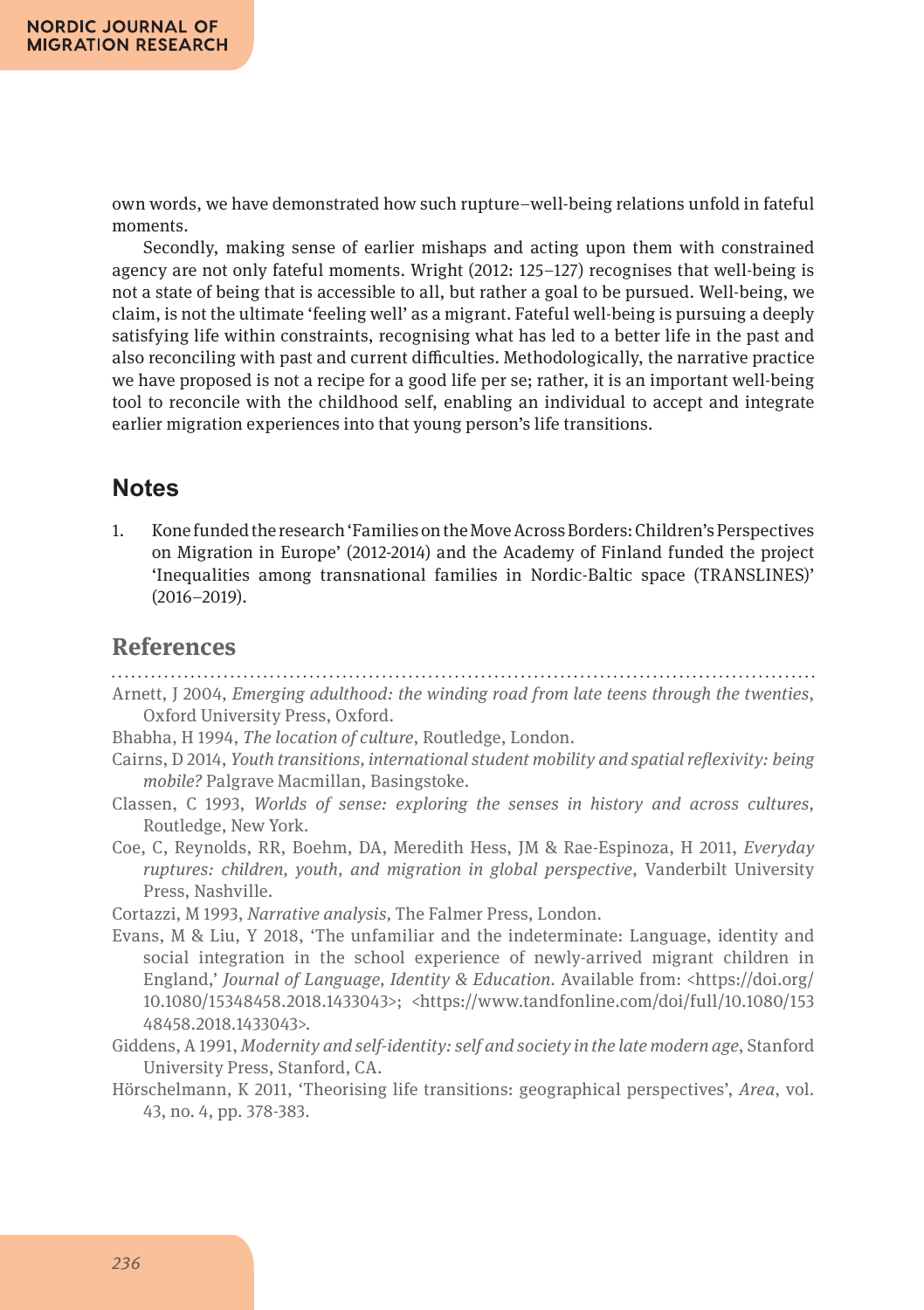- Jilani, S 2014, 'Writing exile: displacement and arrival in Eva Hoffman's *Lost in Translation* and Edward Said's *Out of Place*', *Life Writing*, vol. 12, no. 1, pp. 59-73.
- Kim, J 2014, *Chinese labor in a Korean factory: class, ethnicity, and productivity on the shop floor in globalizing China*. Stanford University Press, Redwood City, pp. 35-66.
- King, R 2018, 'Theorising new European youth mobilities', *Population, Space and Place,* vol. 24, no. 1, pp. e2117.
- Lulle, A 2018, 'Age matters. Encountering dynamism of child's agency from a cradle to emerging adulthood', in *Translocal childhoods and family mobility in East and North Europe*, eds. L Assmuth, *et al*. Palgrave, London, pp. 235-250.
- Lulle, A & Jurkane-Hobein, I 2017, 'Strangers within? Russian-speakers' migration from Latvia to London: a study in power geometry and intersectionality', *Journal of Ethnic and Migration Studies*, vol. 43, no. 4, pp. 596-612.
- Mazzucato, V & Schans, D 2011, 'Transnational families and the well-being of children: conceptual and methodological challenges', *Journal of Marriage and Family*, vol. 73, no. 4, pp. 704-712.
- Ní Laoire, C, Carpena-Mendez, F, Tyrrell, N & White, A 2011, *Childhood and migration in Europe: portraits of mobility, identity and belonging in contemporary Ireland*, Ashgate, Farnham.
- Oksanen, S 2003, *Stalinin lehmät* (In English: *Stalin's cows*), WSOY, Helsinki.
- Punch, S 2014, 'Youth transitions and migration: negotiated and constrained interdependencies within and across generations', *Journal of Youth Studies*, vol. 18, no. 2, pp. 1-15.
- Raffo, C & Reeves, M 2000, 'Youth transitions and social exclusion: developments in social capital theory', *Journal of Youth Studies,* vol. 3, no. 2, pp. 147-166.
- Ryan, RM, Huta, V & Deci, EL 2008, 'Living well: a self-determination theory perspective on Eudaimonia', *Journal of Happiness Studies*, vol. 9, no.1, pp. 139-170.
- Saar, M 2017, *The answers you seek will never be found at home: reflexivity, biographical narratives and lifestyle migration among highly-skilled Estonians*, Södertörns högskola, Södertörn Doctoral Dissertations 140, Huddinge.
- Savin-Baden, M & Van Niekerk, L 2007, 'Narrative inquiry: theory and practice', *Journal of Geography in Higher Education*, vol. 31, no. 3, pp. 459-472.
- Schmid, C 2008, 'Ethnicity and language tensions in Latvia,' *Language Policy,* vol. 7, no. 1, pp. 3-19.
- Sime, D & Fox, R 2015b, 'Migrant children, social capital and access to services postmigration: transitions, negotiations and complex agencies', *Child and Society*, vol. 29, pp. 524-534.
- Sime, D & Fox, R 2015a, 'Home abroad: Eastern European children's family and peer relationships after migration', *Childhood*, vol. 22, no. 3, pp. 377-393.
- Statistics Finland 2018, Persons with foreign background, updated in January 2018. Available from: <https://www.stat.fi/tup/maahanmuutto/maahanmuuttajat-vaestossa/ ulkomaalaistaustaiset\_en.html>.